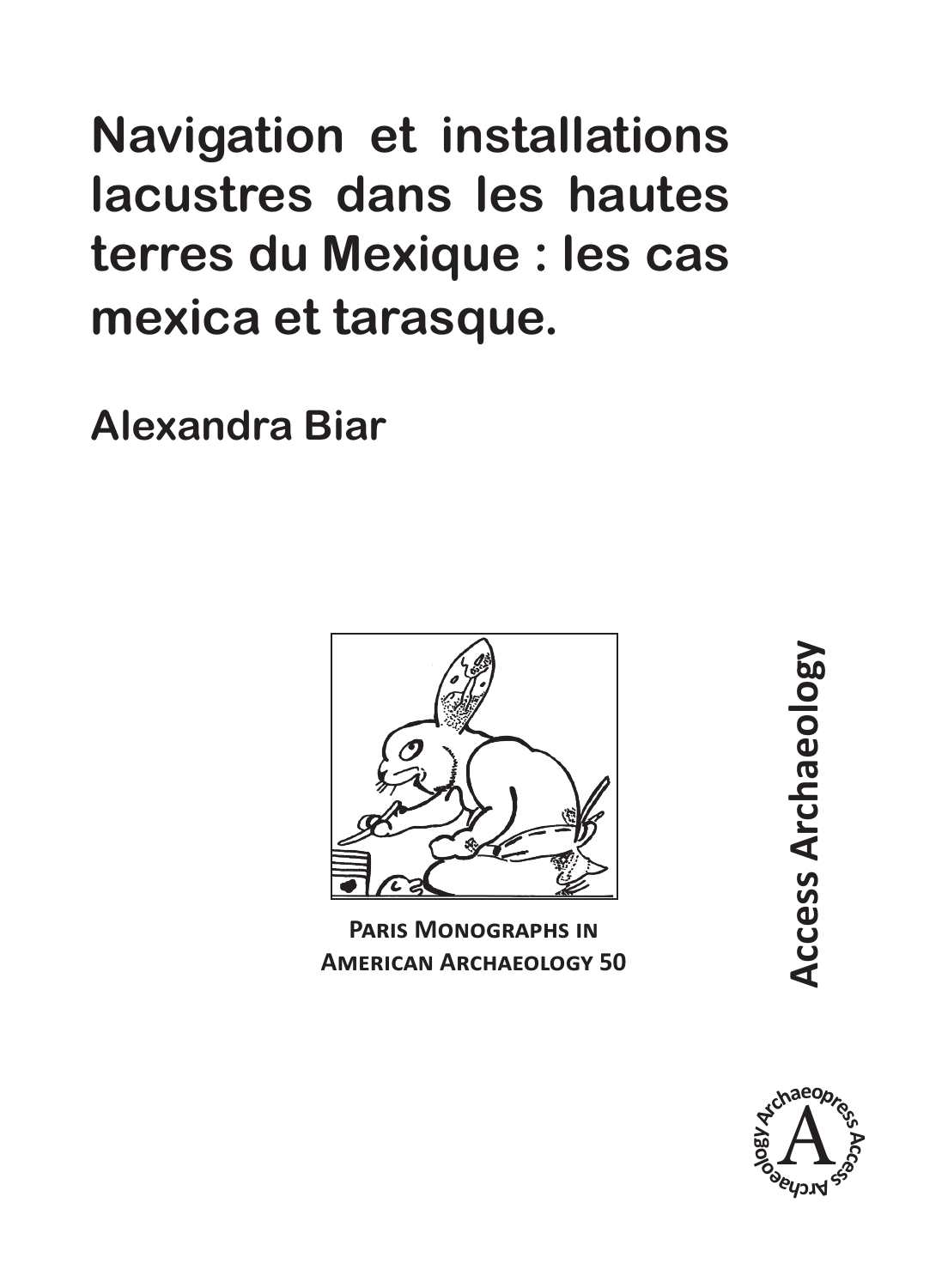

Archaeopress Publishing Ltd Summertown Pavilion 18-24 Middle Way Summertown Oxford OX2 7LG

www.archaeopress.com

ISBN 978 1 78491 909 2 ISBN 978 1 78491 910 8 (e-Pdf)

© Archaeopress and A Biar 2018

Paris Monographs in American Archaeology 50 Series Editor: Eric Taladoire

All rights reserved. No part of this book may be reproduced, stored in retrieval system, or transmitted, in any form or by any means, electronic, mechanical, photocopying or otherwise, without the prior written permission of the copyright owners.

This book is available direct from Archaeopress or from our website www.archaeopress.com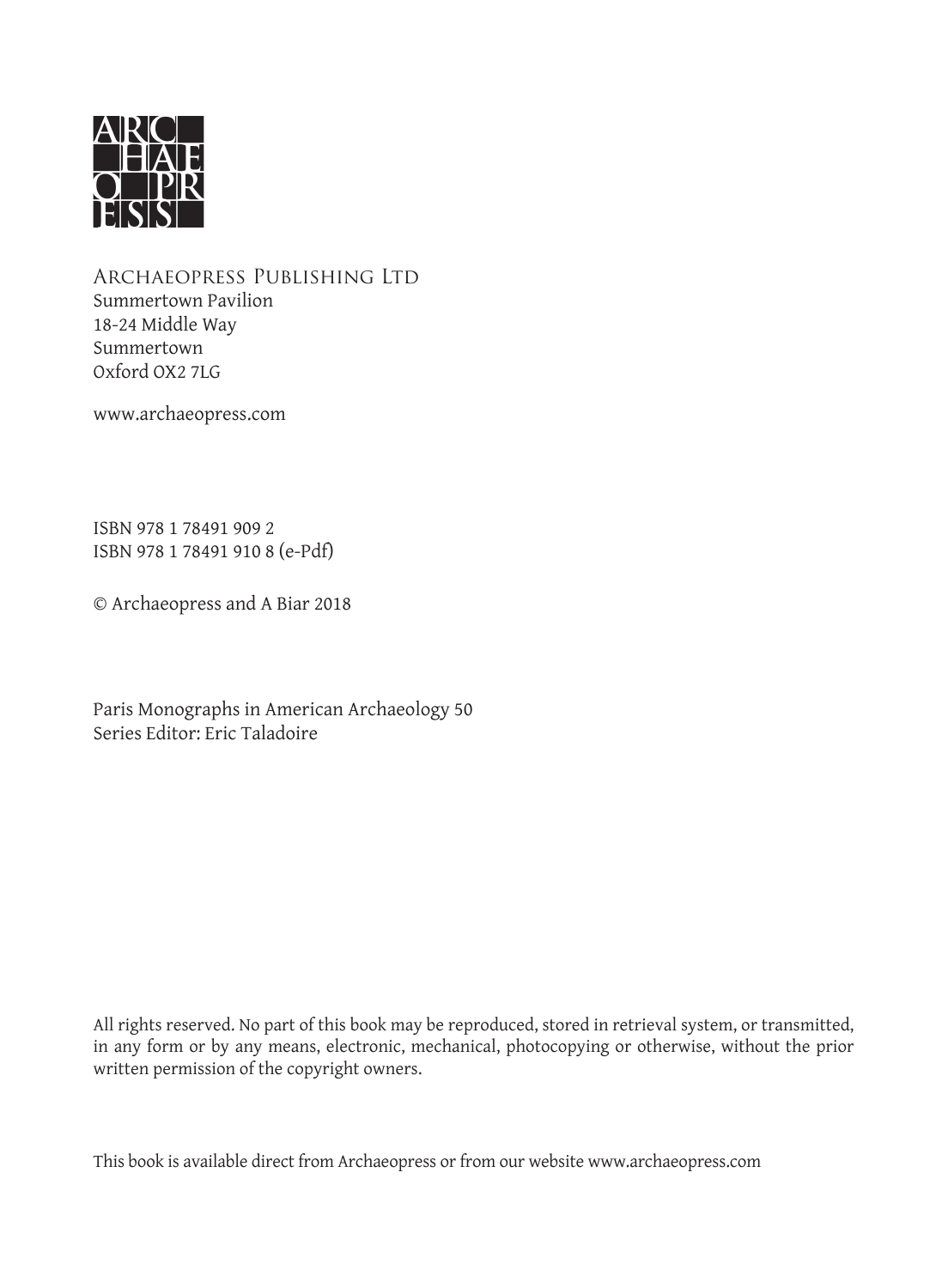## Table des matières

| Prologue by Dr .Norman Hammond                                                                  | $\mathbf{ii}$                                        |
|-------------------------------------------------------------------------------------------------|------------------------------------------------------|
| Remerciements                                                                                   | iv                                                   |
| Note préliminaire                                                                               | V                                                    |
| Table des matières                                                                              | vi                                                   |
| Index des tableaux                                                                              | ix                                                   |
| Index des figures                                                                               | X                                                    |
| Introduction                                                                                    | 1                                                    |
| Chapitre 1: Environnement lacustre et installations humaines sur le Haut Plateau Central        | 3                                                    |
| Mexicain. Les Bassins de México et de Pátzcuaro                                                 |                                                      |
| 1- Environnement lacustre                                                                       | $\overline{\mathcal{A}}$<br>$\overline{\mathcal{A}}$ |
| 1.1 Topographie                                                                                 |                                                      |
| 1.2 Géologie<br>1.3 Climat                                                                      | 5<br>7                                               |
| 1.4 Hydrologie                                                                                  | 8                                                    |
| 1.4.1 Bassin de Mexico                                                                          | 10                                                   |
| 1.4.2 Bassin de Pátzcuaro                                                                       | 12                                                   |
| 2- Exploitation de l'écosystème des bassins lacustres                                           | 15                                                   |
| 2.1 Zone de haute montagne (entre 2 900 et 3 000m)                                              | 16                                                   |
| 2.2 Zone de montagne (entre 2 400 et 2 900m)                                                    | 16                                                   |
| 2.3 Zone de vallées intermédiaires (entre 2 300 et 2 700m)                                      | 16                                                   |
| 2.4 Zone de transition (entre 2 100 et 2 400m)                                                  | 17                                                   |
| 2.5 Zone basse (2 033 et 2 100m)                                                                | 17                                                   |
| 2.6 Zone lacustre                                                                               | 17                                                   |
| 2.6.1 Ressources issues du M.A.N.                                                               | 17                                                   |
| 2.6.2 Ressources issues du M.A.T.                                                               | 26                                                   |
| 3- Installations humaines                                                                       | 33                                                   |
| 3.1 Le Postclassique: 900-1521 après J.-C                                                       | 34                                                   |
| 3.1.1 Bassin de Mexico                                                                          | 34                                                   |
| 3.1.2 Bassin de Pátzcuaro                                                                       | 35<br>38                                             |
| 3.2 Exploitation culturelle et économique de l'écosystème lacustre                              |                                                      |
| 3.2.1 Milieu lacustre: un paysage mythique<br>3.2.2 Tenochtitlan l'insulaire                    | 38<br>39                                             |
| 3.2.3 Tzintzuntzan la riveraine                                                                 | 40                                                   |
|                                                                                                 | 42                                                   |
| 4. Mise en valeur de l'écosystème et évolution culturelle<br>4.1 Dans le Bassin de Mexico       | 42                                                   |
| 4.2 Dans le Bassin de Pátzcuaro                                                                 | 43                                                   |
| 4.3 Synthèse                                                                                    | 45                                                   |
| Chapitre 2: Navigation et aménagements lacustres: une pratique relationnelle dans la            | 46                                                   |
| création d'un paysage culturel                                                                  |                                                      |
| 1- Paysage culturel lacustre                                                                    | 47                                                   |
| 1.1 Apport de l'archéologie maritime: les concepts de « maritime cultural landscape             | 47                                                   |
| » et « maritime culture »                                                                       |                                                      |
| 1.2 Le concept de « Cultural Landscape » selon l'UNESCO                                         | 48                                                   |
| 1.3 Application au milieu lacustre des bassins de Mexico et de Pátzcuaro                        | 50                                                   |
| 2- Cartographie de tradition indigène du XVIème siècle                                          | 51                                                   |
| 2.1 Bassin de Mexico: Tenochtitlan avant la conquête                                            | 53                                                   |
| 2.1.1 Planche 11 de l'Ordenanza du Seigneur Cuauhtémoc<br>2.1.2 Carte de Nuremberg ou de Cortés | 53<br>57                                             |
| 2.1.3 Carte d'Uppsala ou Mapa de México-Tenochtitlan aux alentours de 1550                      | 62                                                   |
| 2.1.4 Plano en papel de Maguey ou Plan partiel de la ville de Mexico                            | 67                                                   |
| 2.2 Bassin de Pátzcuaro: Tzintzuntzan et le lac                                                 | 69                                                   |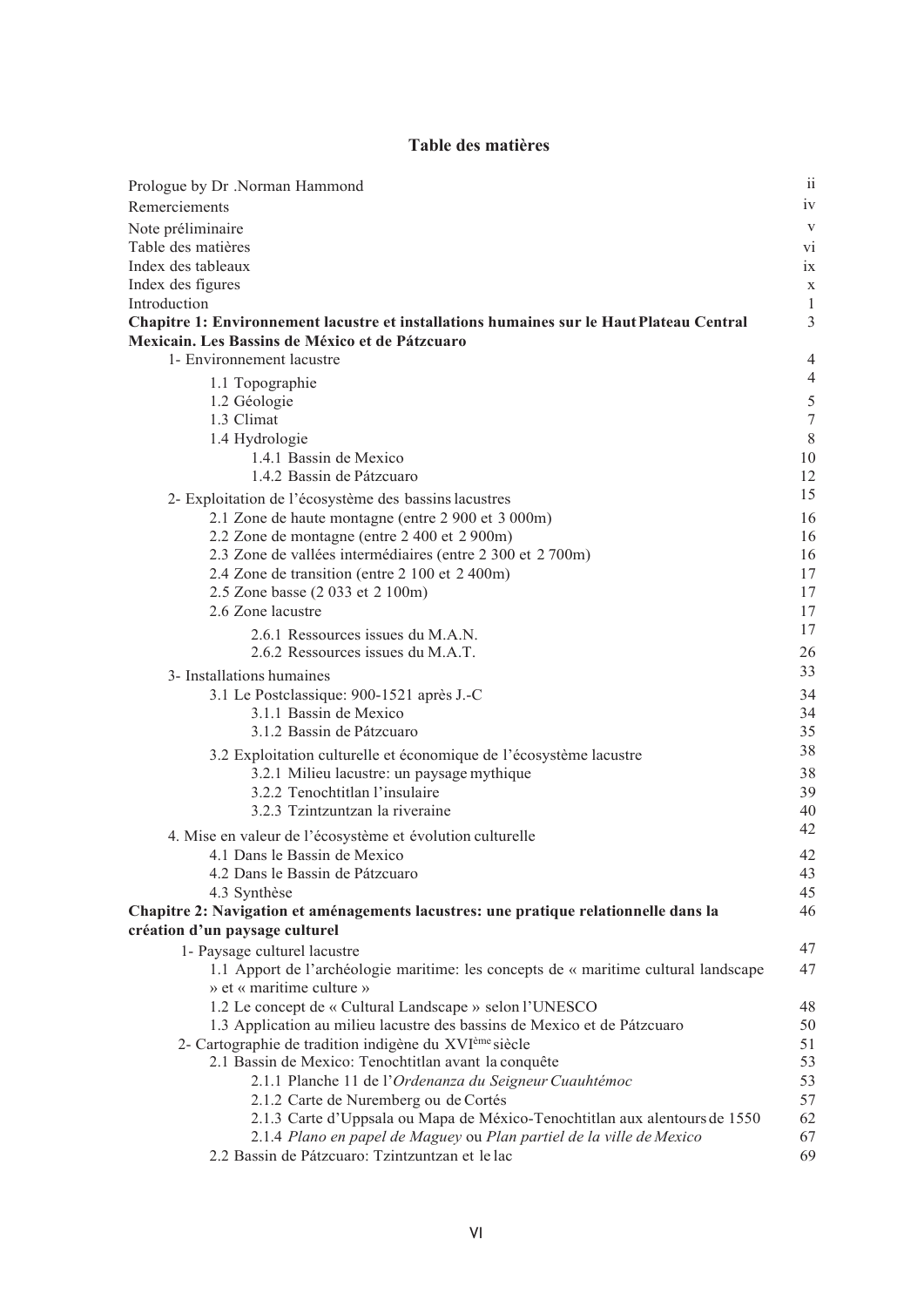| 2.2.1 Carte de Seler / Codex Tzintzuntzan (avant 1565)                        | 69         |
|-------------------------------------------------------------------------------|------------|
| 2.2.2 Relation du Michoacán (1540/1541)                                       | 70         |
| 2.2.3 Lienzo de Jucutácato (av. 1565)                                         | 73         |
| 2.2.4 Vue insulaire depuis Janitzio (2014)                                    | 75         |
| 2.3 Discussion                                                                | 76         |
| 3- Grands aménagements hydrauliques dans la lagune de Mexico                  | 77         |
| 3.1 Digues                                                                    | 78         |
| 3.1.1 Digue de Nezahualcóyotl                                                 | 78         |
| 3.1.2 Digue d'Ahuítzotl                                                       | 79         |
| 3.1.3 Digue d'Ecatepec                                                        | 80         |
| 3.2 Chaussées                                                                 | 82         |
| 3.2.1 Chaussées est-ouest: le cas Tlacopan/Tacuba                             | 83         |
| 3.2.2 Chaussées nord-sud: le cas d'Iztapalapa                                 | 84         |
| 3.2.3 Observations générales                                                  | 85         |
| 3.3 Aqueduc de Chapultepec                                                    | 86         |
| 3.4 Synthèse                                                                  | 87         |
| Chapitre 3: La canoa comme instrument de navigation                           | 91         |
| 1 - Vocabulaire indigène autour de la navigation et de la canoa               | 92         |
| 1.1 Dans la langue nahuatl d'après le Gran Diccionario Náhuatl en ligne de la | 93         |
| <b>UNAM</b>                                                                   |            |
| $1.1.1$ $Atl$                                                                 | 93         |
| 1.1.2 Acalli                                                                  | 94         |
| 1.1.3 Anatomie d'un <i>acalli</i>                                             | 99         |
| 1.2 Dans la langue p'urhépecha                                                | 100        |
| 1.2.1 Icharuta                                                                | 100        |
| 1.2.2 Paricuni                                                                | 102        |
| $1.2.3$ Xohtaqua                                                              | 102        |
| $1.2.4$ Haxuni                                                                | 103        |
| 2- La canoa: présentation du corpus                                           | 103        |
| 2.1 Dans les sources ethnohistoriques du XVI <sup>e</sup> siècle              | 104        |
| 2.2 Pièces archéologiques                                                     | 110        |
| 2.2.1 Les miniatures de l'offrande 41 du Templo Mayor                         | 111        |
| 2.2.2 La miniature de Tlatelolco                                              | 113        |
| 2.2.3 Miniature de la Salle Mexica                                            | 114        |
|                                                                               | 114        |
| 2.2.4 Pirogues monoxyles de Mexico                                            | 117        |
| 2.3 Dans les sources ethnographiques                                          |            |
| 2.3.1 Les Trajineras de Xochimilco<br>2.3.2 Les canoas du lac de Pátzcuaro    | 118<br>120 |
| 2.3.3 Documentaire Ichárhuteecha: canoas de Comachuén                         | 123        |
|                                                                               | 124        |
| 3- Typologie des embarcations et des moyens de propulsions                    |            |
| 3.1 Les embarcations                                                          | 126        |
| 3.1.1 Type 0                                                                  | 126        |
| 3.1.2 Type 1                                                                  | 127        |
| 3.1.3 Type 2                                                                  | 129        |
| 3.1.4 Type 3                                                                  | 130        |
| 3.1.5 Type 4: extrémités pointues-angulaires à hauteurs égales                | 131        |
| 3.2 Les moyens de propulsion                                                  | 132        |
| 3.3 Cas particuliers                                                          | 133        |
| 3.3.1 Folio 5, Codex Mendoza                                                  | 133        |
| 3.3.2 Planche 41, Lienzo de Tlaxcala                                          | 134        |
| 3.3.3 Canoas de guerre                                                        | 134<br>135 |
| 3.4 Synthèse                                                                  |            |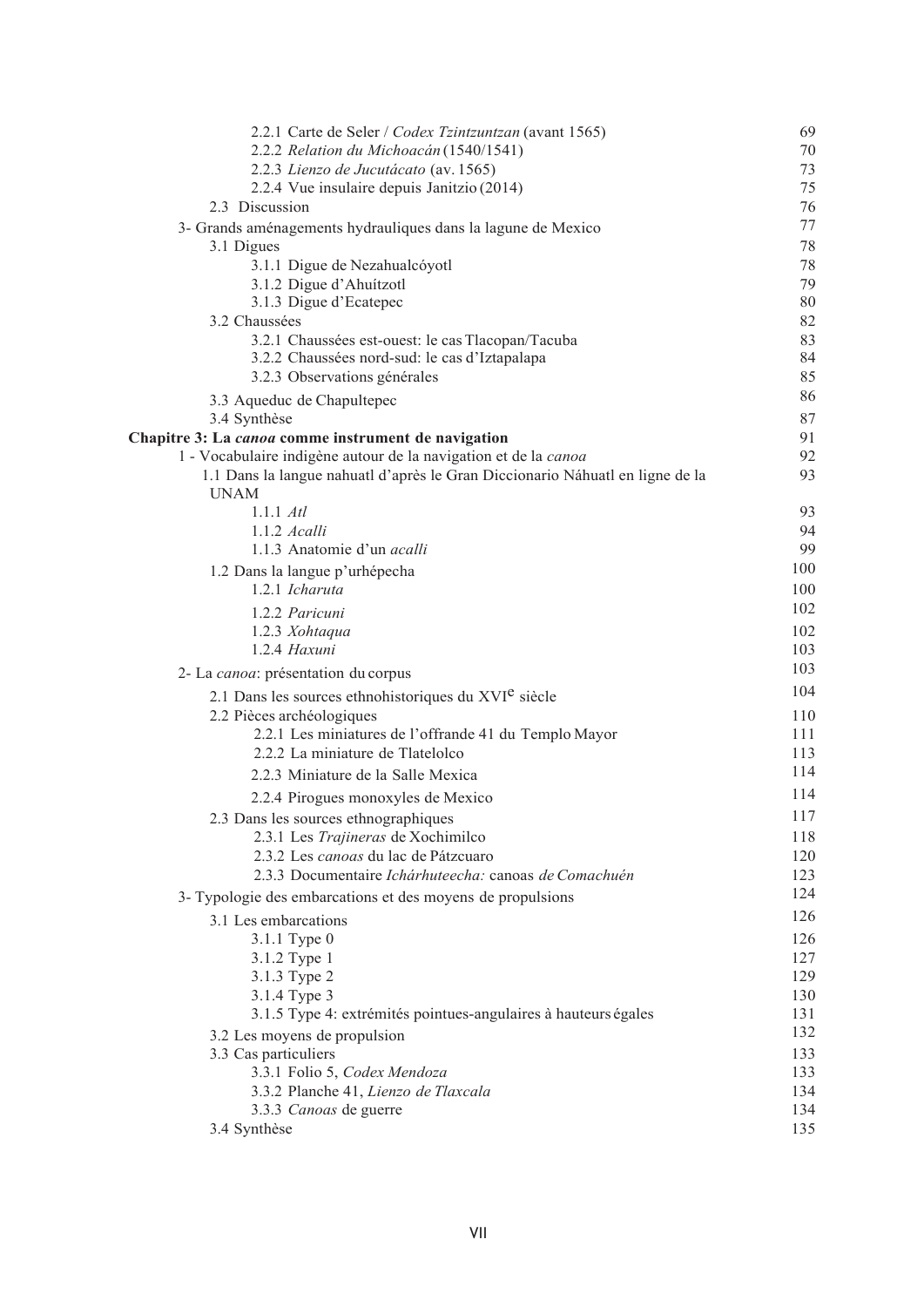| 4. La canoa comme moyen de transport                                                    | 137        |
|-----------------------------------------------------------------------------------------|------------|
| 4.1 Vocabulaire et caractéristiques techniques                                          | 138        |
| 4.1.1 Anatomie d'une canoa monoxyle                                                     | 138        |
| 4.1.2 Flottaison et ligne de flottaison                                                 | 139        |
| 4.1.3 Tirant d'eau                                                                      | 139        |
| 4.1.4 Tonnage et qualités nautiques                                                     | 140        |
| 4.1.5 Force de propulsion                                                               | 140        |
| 4.2 Les marchandises                                                                    | 141        |
| 4.2.1 Matériaux de construction                                                         | 141        |
| 4.2.2 Marchandises propres à la consommation                                            | 147        |
| 4.2.3 Le tribut                                                                         | 151        |
| 4.2.4 Conditionnement des marchandises pour letransport                                 | 153        |
| 4.3 Transport et capacité de charge réelle                                              | 155        |
| 4.3.1 Méthodes de calculs du Port en lourd                                              | 156        |
| 4.4 Capacités de charge approximative dans les Bassins de Mexico et Pátzcuaro           | 157        |
| 4.4.1 Chez Gibson et Hassig                                                             | 157        |
| 4.4.2 D'après les pièces archéologiques et ethnohistoriques                             | 158        |
| 4.4.3 Cas particulier: le transport des grands monolithes.                              | 161        |
| 4.5 Synthèse                                                                            | 164        |
| Chapitre 4: Anthropisation et urbanisation du milieu lacustre                           | 166        |
| 1- Etude et analyse des routes lacustres                                                | 167        |
| 1.1 Echelle d'analyse                                                                   | 168        |
| 1.1.1 L'analyse micro-morphologique                                                     | 168        |
| 1.1.2 L'analyse macro-morphologique                                                     | 169        |
| 1.1.3 Premiers résultats                                                                | 170        |
| 2- Paramètres de classification                                                         | 175        |
| 2.1 Routes formelles                                                                    | 176        |
| 2.1.1 Définition                                                                        | 176        |
| 2.1.2 Définition en milieu lacustre                                                     | 177        |
| 2.1.3 Les Acequias, exemple de route formelle à Tenochtitlan                            | 179        |
| 2.2 Routes informelles                                                                  | 191        |
| 2.2.1 Définition                                                                        | 191        |
| 2.2.2 Définition en milieu lacustre                                                     | 191        |
| 2.2.3 Exemple à travers le Plano en Papel de Maguey                                     | 192        |
| 2.2.4 Route lacustre du Codex Reese                                                     | 194        |
| 3- Les marqueurs anthropiques attachés aux routes lacustres<br>3.1 Zones de transitions | 196        |
|                                                                                         | 196<br>196 |
| 3.1.1 Plages<br>3.1.2 Embarcadère/Débarcadère                                           | 197        |
| 3.1.3 Quai                                                                              | 209        |
| 3.2 Zones de coordination                                                               | 212        |
| 3.2.1 Ports                                                                             | 212        |
| 3.3 Vestiges d'activités connectées aux routes lacustres                                | 229        |
| 3.3.1 Douanes                                                                           | 229        |
| 3.3.2 Entrepôts                                                                         | 234        |
| 3.3.3 Ponts                                                                             | 237        |
| 3.3.4 Sites sacrés                                                                      | 244        |
| 4- Continuité et verticalité : étude macro-morphologique de deux routes lacustres       | 249        |
| 4.1 De Chalco à Tenochtitlan                                                            | 250        |
| 4.2 De Comachuén à Janitzio                                                             | 256        |
| Conclusion                                                                              | 259        |
| <b>Bibliographie</b>                                                                    | 262        |
| Résumé (français-anglais-espagnol)                                                      | 290        |